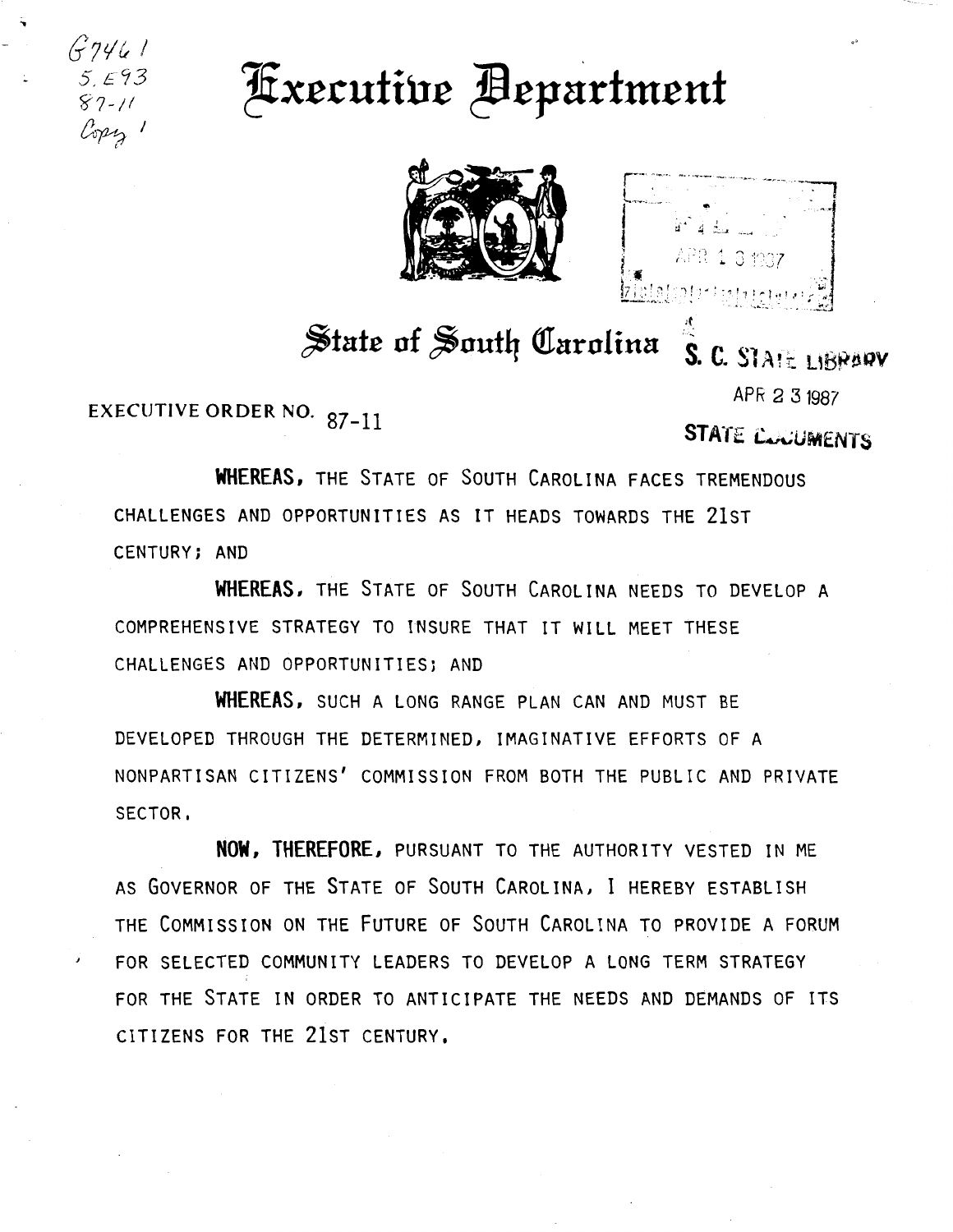PAGE TWO

IN ORDER TO DEVELOP AND IMPLEMENT THIS STRATEGY, THE COMMISSION WILL HAVE THE FOLLOWING VOTING MEMBERS:

- CHAIRMAN OF THE COORDINATING COUNCIL OR HIS DESIGNEE
- SUPERINTENDENT OF EDUCATION OR HIS DESIGNEE
- CHAIRMAN OF THE COMMISSION ON HIGHER EDUCATION OR HER DESIGNEE
- COMMISSIONER OF AGRICULTURE OR HIS DESIGNEE
- CHAIRMAN OF THE RESEARCH AUTHORITY OR HIS DESIGNEE
- COMMISSIONER OF THE DEPARTMENT OF HEALTH AND ENVIRONMENTAL CONTROL
- EXECUTIVE DIRECTOR OF THE ADVISORY COMMISSION ON INTERGOVERNMENTAL RELATIONS
- CHAIRMAN OF THE COUNCIL ON COMPETITIVENESS OR HIS **DESIGNEE**
- CHAIRMAN OF THE TRANSPORTATION CABINET OR HIS DESIGNEE
- EXECUTIVE DIRECTOR OF THE STATE REORGANIZATION CoMMISSION
- STATE COMMISSIONER FOR THE DEPARTMENT OF SOCIAL SERVICES
- SPEAKER OF THE HOUSE OR REPRESENTATIVES OR HIS DESIGNEE FROM THE HOUSE
- PRESIDENT PRO TEMPORE OF THE SENATE OR HIS DESIGNEE FROM THE SENATE
- THE GOVERNOR OR HIS DESIGNEE
- THE LIEUTENANT GOVERNOR OR HIS DESIGNEE
- EIGHT AT-LARGE APPOINTMENTS MADE BY THE GOVERNOR
- EIGHT AT-LARGE APPOINTMENT MADE BY THE LIEUTENANT GOVERNOR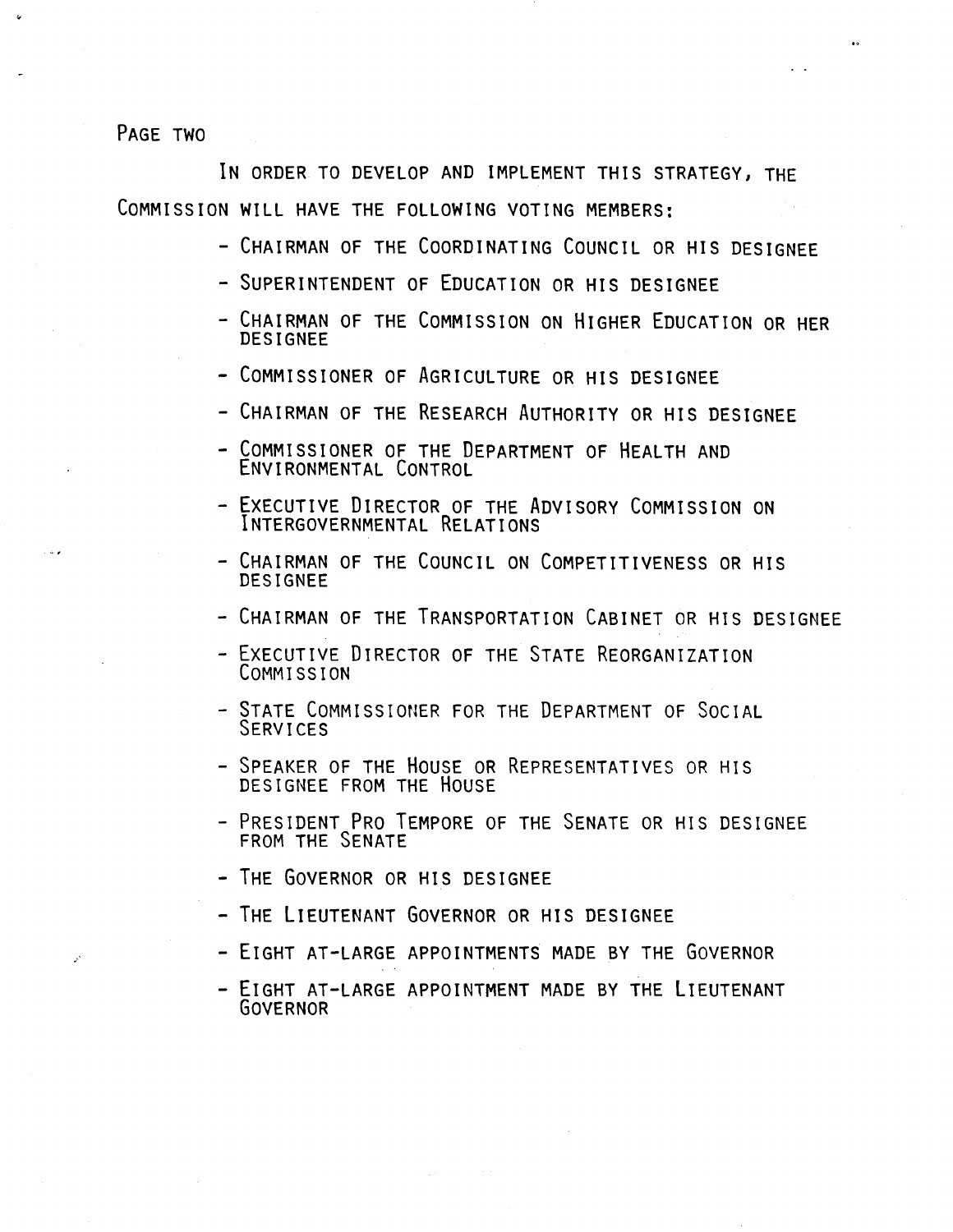PAGE THREE

,

THE GOVERNOR SHALL DESIGNATE THE LIEUTENANT GOVERNOR TO SERVE AS CHAIRMAN, THE COMMISSION SHALL MEET AT LEAST QUARTERLY AND AT OTHER TIMES AS DIRECTED BY THE CHAIRMAN OR HIS DESIGNEE, THE COMMISSION SHALL BE LOCATED AT FACILITIES PROVIDED BY THE GOVERNOR'S OFFICE IN THE EDGAR A. BROWN STATE OFFICE BUILDING, THIS DOES NOT PRECLUDE THE COMMISSION FROM HOLDING MEETINGS AT OTHER LOCATIONS,

THE STAFF FOR THE COMMISSION SHALL BE PROVIDED BY THE COORDINATING COUNCIL, THE GOVERNOR'S OFFICE OF EXECUTIVE POLICY AND PROGRAMS (OEPP), AND THE OFFICE OF THE LIEUTENANT GOVERNOR, AND ANY OTHER STAFF PROVIDED BY THIS COMMISSION, THE COMMISSION MAY HIRE ADDITIONAL STAFF WITH THE ADVICE AND CONSENT OF THE GOVERNOR AND LIEUTENANT GOVERNOR. THE ADVISORY COMMISSION ON INTERGOVERNMENTAL RELATIONS (ACIR), WHICH RECENTLY COMPLETED A STUDY ENTITLED "SOUTH CAROLINA GOVERNMENT IN THE YEAR 2000," SHALL ALSO MAKE ITS STAFF AVAILABLE FOR ASSISTANCE,

THE FIRST PRIORITY OF THE COMMISSION SHALL BE THE DEVELOPMENT OF THE BUDGET OF THE COMMISSION, THE COMMISSION SHALL INITIALLY BE FUNDED BY THE OEPP AND THE COORDINATING COUNCIL, SHOULD THE COMMISSION BUDGET REQUIRE FUNDS BEYOND THOSE MADE AVAILABLE BY OEPP AND THE COORDINATING COUNCIL THEN PRIVATE FUNDS MAY BE MADE AVAILABLE THROUGH ADDITIONAL CONTRIBUTIONS TO THE COMMISSION,